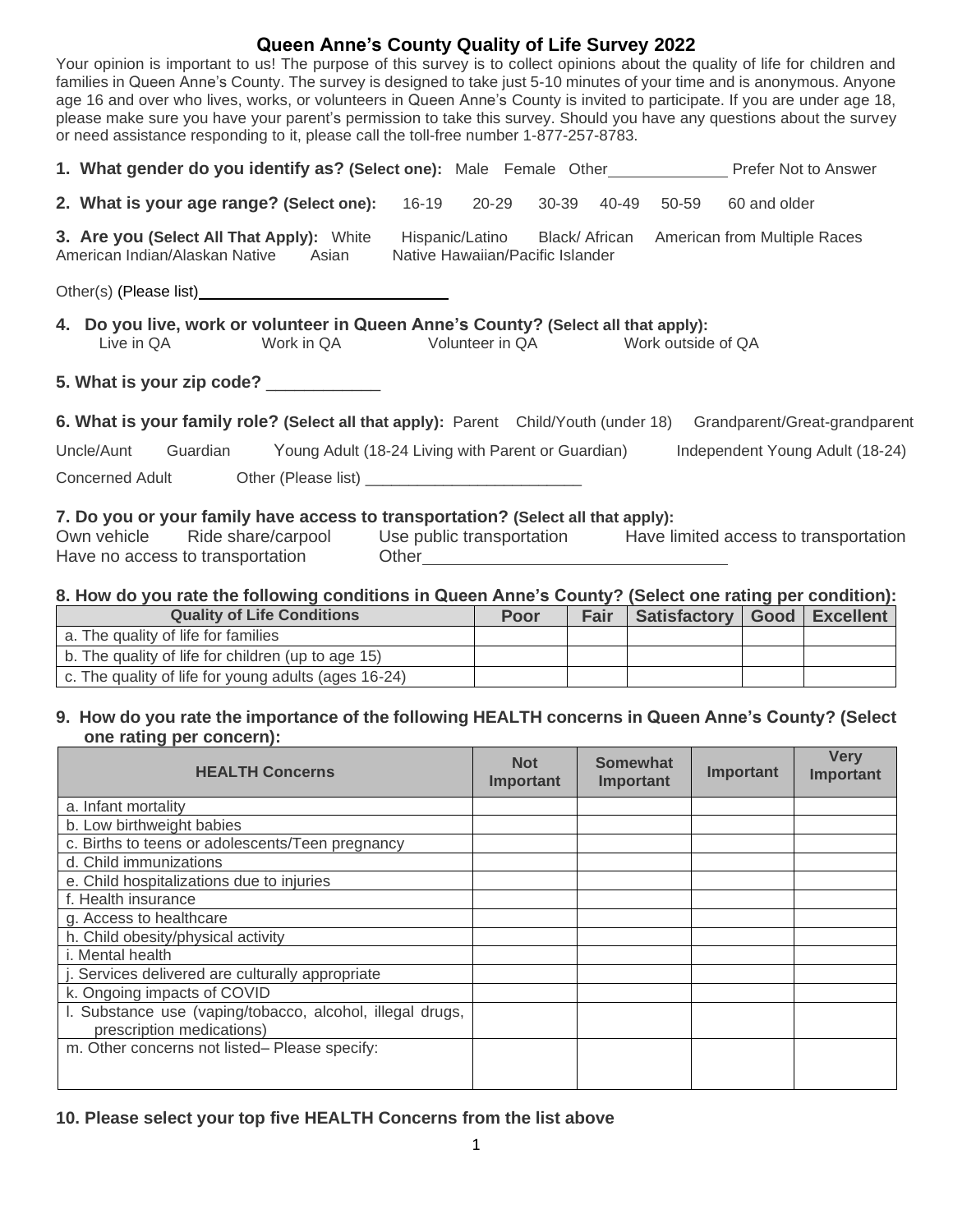## **11. How do you rate the importance of the following EDUCATION concerns in Queen Anne's County? (Select one rating per concern):**

| <b>EDUCATION Concerns</b>                                                     | <b>Not</b><br>Important | <b>Somewhat</b><br>Important | Important | <b>Very</b><br>Important |
|-------------------------------------------------------------------------------|-------------------------|------------------------------|-----------|--------------------------|
| a. Children entering kindergarten ready to learn                              |                         |                              |           |                          |
| b. Elementary school academic performance                                     |                         |                              |           |                          |
| c. Middle and high school academic performance                                |                         |                              |           |                          |
| d. School attendance/truancy                                                  |                         |                              |           |                          |
| e. Learning loss impacted by COVID                                            |                         |                              |           |                          |
| f. Bullying and harassment in school                                          |                         |                              |           |                          |
| g. Bullying/harassment outside of school or through social media<br>platforms |                         |                              |           |                          |
| h. SEL - social/emotional learning/skills/coping/support                      |                         |                              |           |                          |
| <i>i.</i> Graduation rate                                                     |                         |                              |           |                          |
| j. High school program completion for students with disabilities              |                         |                              |           |                          |
| k. Youth engaged in school or employed or both (up to age 24)                 |                         |                              |           |                          |
| I. Access to college or some other post high school education                 |                         |                              |           |                          |
| m. Access to vocational training/opportunities                                |                         |                              |           |                          |
| n. Other concerns not listed - Please specify:                                |                         |                              |           |                          |

## **12. Please select your top five EDUCATION Concerns from the list above**

#### **13. How do you rate the importance of the following COMMUNITY concerns in Queen Anne's County? (Select one rating per concern)**

| <b>COMMUNITY Concerns</b>                                              | <b>Not</b><br>Important | <b>Somewhat</b><br>Important | Important | <b>Very</b><br>Important |
|------------------------------------------------------------------------|-------------------------|------------------------------|-----------|--------------------------|
| a. Child maltreatment (mistreatment and/or neglect)                    |                         |                              |           |                          |
| b. Hunger and access to nutritional meals (for families with children) |                         |                              |           |                          |
| c. Child poverty                                                       |                         |                              |           |                          |
| d. Homelessness (for young adults and families with children)          |                         |                              |           |                          |
| e. Ongoing financial instability as a direct result of COVID           |                         |                              |           |                          |
| f. Affordable/ quality housing                                         |                         |                              |           |                          |
| g. Children placed away from home due to behavior or mistreatment      |                         |                              |           |                          |
| h. Disconnected youth ages 16-24 not in school or employed             |                         |                              |           |                          |
| i. Juvenile crime and recidivism (repeat offenders)                    |                         |                              |           |                          |
| j. Community crime                                                     |                         |                              |           |                          |
| k. Wellbeing of Children of incarcerated (or formerly incarcerated)    |                         |                              |           |                          |
| parents or family                                                      |                         |                              |           |                          |
| I. Transportation                                                      |                         |                              |           |                          |
| m. Recreational/social venues for youth                                |                         |                              |           |                          |
| I. Other concerns not listed – Please specify:                         |                         |                              |           |                          |
|                                                                        |                         |                              |           |                          |

## **14. Please select your top five COMMUNITY Concerns from the list above**